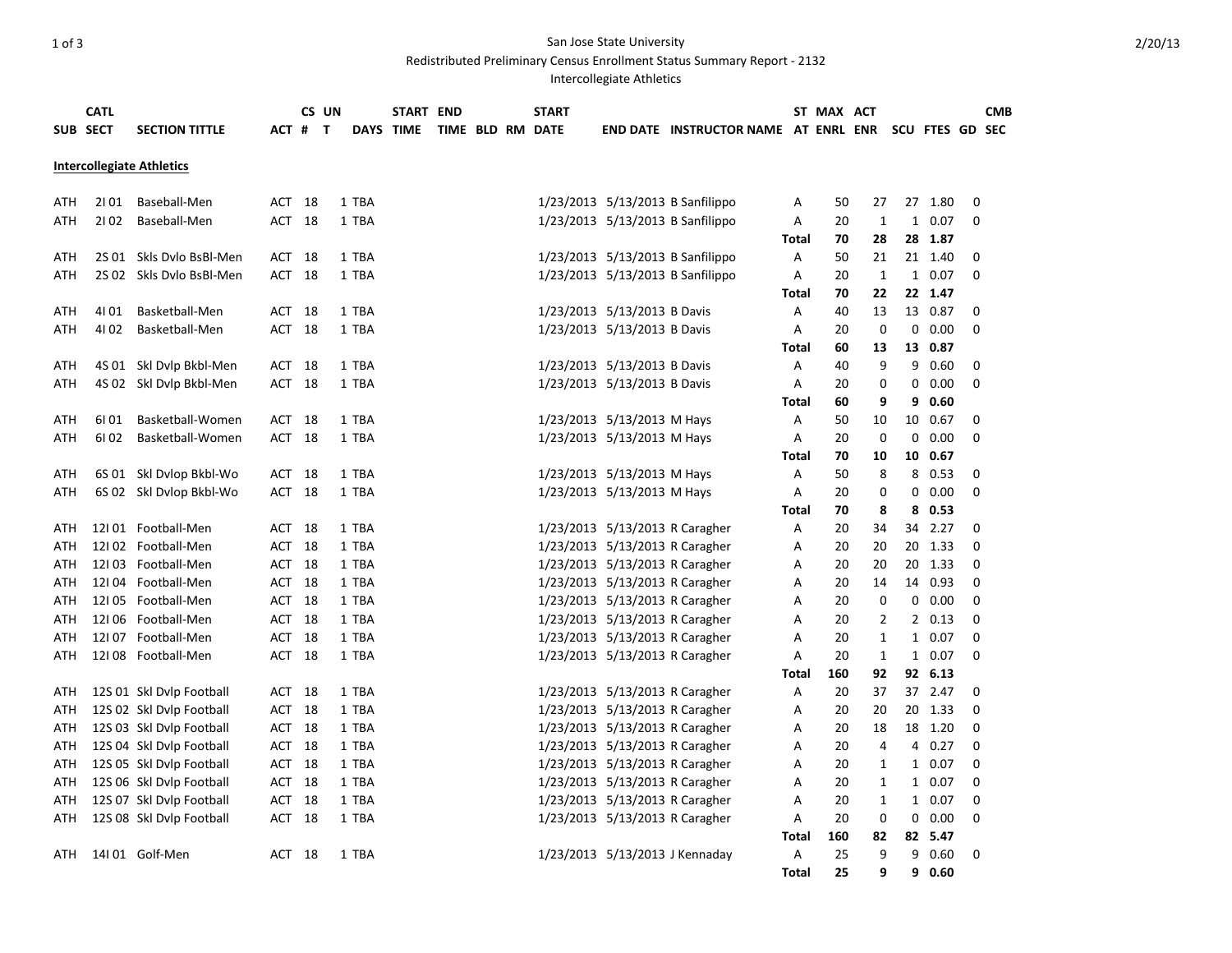## 2 of 3 San Jose State University Redistributed Preliminary Census Enrollment Status Summary Report - 2132 Intercollegiate Athletics

|          | <b>CATL</b> |                           |        | CS UN |           | START END |                  |  | START |                                |                                                      |            | ST MAX ACT |                      |    |                    |             | <b>CMB</b> |
|----------|-------------|---------------------------|--------|-------|-----------|-----------|------------------|--|-------|--------------------------------|------------------------------------------------------|------------|------------|----------------------|----|--------------------|-------------|------------|
| SUB SECT |             | <b>SECTION TITTLE</b>     | ACT #  | т     | DAYS TIME |           | TIME BLD RM DATE |  |       |                                | END DATE INSTRUCTOR NAME AT ENRL ENR SCU FTES GD SEC |            |            |                      |    |                    |             |            |
| ATH      |             | 14S 01 Skl Dvlp Golf-Men  | ACT 19 |       | 1 TBA     |           |                  |  |       |                                | 1/23/2013 5/13/2013 J Kennaday                       | A          | 25         | 8                    |    | 8 0.53             | 0           |            |
|          |             |                           |        |       |           |           |                  |  |       |                                |                                                      | Total      | 25         | 8                    |    | 8 0.53             |             |            |
| ATH      |             | 16101 Golf-Women          | ACT 19 |       | 1 TBA     |           |                  |  |       | 1/23/2013 5/13/2013 J Dormann  |                                                      | Α          | 25         | 6                    |    | 6 0.40             | 0           |            |
|          |             |                           |        |       |           |           |                  |  |       |                                |                                                      | Total      | 25         | 6                    |    | 60.40              |             |            |
| ATH      |             | 16S 01 Skl Dvlp Golf-Wo   | ACT 19 |       | 1 TBA     |           |                  |  |       |                                | 1/23/2013 5/13/2013 D Dormann                        | A          | 25         | 4                    |    | 4 0.27             | 0           |            |
|          |             |                           |        |       |           |           |                  |  |       |                                |                                                      | Total      | 25         | 4                    | 4  | 0.27               |             |            |
| ATH      |             | 20101 Gymnastics-Women    | ACT 19 |       | 1 TBA     |           |                  |  |       | 1/23/2013 5/13/2013 W Wright   |                                                      | A          | 50         | 20                   |    | 20 1.33            | 0           |            |
|          |             |                           |        |       |           |           |                  |  |       |                                |                                                      | Total      | 50         | 20                   |    | 20 1.33            |             |            |
| ATH      |             | 20S 01 Skls Dvlp Gym-Wo   | ACT 19 |       | 1 TBA     |           |                  |  |       | 1/23/2013 5/13/2013 W Wright   |                                                      | A          | 20         | 15                   |    | 15 1.00            | 0           |            |
| ATH      |             | 26101 Tennis-Women        | ACT 19 |       | 1 TBA     |           |                  |  |       | 1/23/2013 5/13/2013 S Malroux  |                                                      | Total<br>A | 20<br>40   | 15<br>$\overline{7}$ |    | 15 1.00<br>7 0.47  | 0           |            |
|          |             |                           |        |       |           |           |                  |  |       |                                |                                                      | Total      | 40         | 7                    |    | 7 0.47             |             |            |
| ATH      |             | 26S 01 Skl Dvlp Ten-Wo    | ACT 19 |       | 1 TBA     |           |                  |  |       | 1/23/2013 5/13/2013 S Malroux  |                                                      | A          | 40         | 5                    |    | 5 0.33             | 0           |            |
|          |             |                           |        |       |           |           |                  |  |       |                                |                                                      | Total      | 40         | 5                    |    | 50.33              |             |            |
| ATH      |             | 30101 Soccer-Men          | ACT 19 |       | 1 TBA     |           |                  |  |       | 1/23/2013 5/13/2013 G St Clair |                                                      | A          | 50         | 19                   | 19 | 1.27               | 0           |            |
|          |             |                           |        |       |           |           |                  |  |       |                                |                                                      | Total      | 50         | 19                   |    | 19 1.27            |             |            |
| ATH      |             | 30S 01 Skls Dvlp Soccer   | ACT 19 |       | 1 TBA     |           |                  |  |       | 1/23/2013 5/13/2013 G St Clair |                                                      | Α          | 50         | 12                   |    | 12 0.80            | $\mathbf 0$ |            |
|          |             |                           |        |       |           |           |                  |  |       |                                |                                                      | Total      | 50         | 12                   |    | 12 0.80            |             |            |
| ATH      |             | 32101 Softball-Women      | ACT 18 |       | 1 TBA     |           |                  |  |       | 1/23/2013 5/13/2013 C Hardee   |                                                      | A          | 50         | 24                   |    | 24 1.60            | 0           |            |
|          |             |                           |        |       |           |           |                  |  |       |                                |                                                      | Total      | 50         | 24                   |    | 24 1.60            |             |            |
| ATH      |             | 32S 01 Skl Dvlp Sftbl Wo  | ACT 18 |       | 1 TBA     |           |                  |  |       | 1/23/2013 5/13/2013 C Hardee   |                                                      | A          | 50         | 22                   |    | 22 1.47            | $\Omega$    |            |
|          |             |                           |        |       |           |           |                  |  |       |                                |                                                      | Total      | 50         | 22                   |    | 22 1.47            |             |            |
| ATH      |             | 34101 Swimming-Women      | ACT 19 |       | 1 TBA     |           |                  |  |       | 1/23/2013 5/13/2013 S Hopkins  |                                                      | A<br>Total | 50<br>50   | 26<br>26             |    | 26 1.73<br>26 1.73 | 0           |            |
| ATH      |             | 34S 01 Skl Dvlp Swim-Wo   | ACT 19 |       | 1 TBA     |           |                  |  |       | 1/23/2013 5/13/2013 S Hopkins  |                                                      | Α          | 50         | 19                   |    | 19 1.27            | 0           |            |
|          |             |                           |        |       |           |           |                  |  |       |                                |                                                      | Total      | 50         | 19                   |    | 19 1.27            |             |            |
| ATH      |             | 36I01 Volleyball-Women    | ACT 18 |       | 1 TBA     |           |                  |  |       | 1/23/2013 5/13/2013 J Haldi    |                                                      | Α          | 50         | 11                   |    | 11 0.73            | 0           |            |
|          |             |                           |        |       |           |           |                  |  |       |                                |                                                      | Total      | 50         | 11                   |    | 11 0.73            |             |            |
| ATH      |             | 36S 01 Skls Dvlp Vlybl-Wo | ACT 18 |       | 1 TBA     |           |                  |  |       | 1/23/2013 5/13/2013 J Haldi    |                                                      | Α          | 20         | 10                   |    | 10 0.67            | 0           |            |
|          |             |                           |        |       |           |           |                  |  |       |                                |                                                      | Total      | 20         | 10                   |    | 10 0.67            |             |            |
| ATH      |             | 42101 Cross Country Wmn   | ACT 18 |       | 1 TBA     |           |                  |  |       | 1/23/2013 5/13/2013 R Davis    |                                                      | A          | 30         | 12                   |    | 12 0.80            | 0           |            |
|          |             |                           |        |       |           |           |                  |  |       |                                |                                                      | Total      | 30         | 12                   |    | 12 0.80            |             |            |
| ATH      |             | 42S 01 Skls Dvlp Crs Ctry | ACT 18 |       | 1 TBA     |           |                  |  |       | 1/23/2013 5/13/2013 R Davis    |                                                      | Α          | 30         | 6                    | 6  | 0.40               | 0           |            |
|          |             |                           |        |       |           |           |                  |  |       |                                |                                                      | Total      | 30         | 6                    | 6  | 0.40               |             |            |
| ATH      |             | 44101 Soccer Women        | ACT 18 |       | 1 TBA     |           |                  |  |       |                                | 1/23/2013 5/13/2013 J Leightman                      | A<br>Total | 30<br>30   | 20<br>20             |    | 20 1.33<br>20 1.33 | 0           |            |
| ATH      |             | 44S 01 Skls Dvlp Soccer W | ACT 18 |       | 1 TBA     |           |                  |  |       |                                | 1/23/2013 5/13/2013 J Leightman                      | A          | 30         | 11                   |    | 11 0.73            | 0           |            |
|          |             |                           |        |       |           |           |                  |  |       |                                |                                                      | Total      | 30         | 11                   |    | 11 0.73            |             |            |
| ATH      |             | 46101 Water Polo Women    | ACT 18 |       | 1 TBA     |           |                  |  |       | 1/23/2013 5/13/2013 L Tully    |                                                      | Α          | 30         | 20                   |    | 20 1.33            | 0           |            |
|          |             |                           |        |       |           |           |                  |  |       |                                |                                                      | Total      | 30         | 20                   |    | 20 1.33            |             |            |